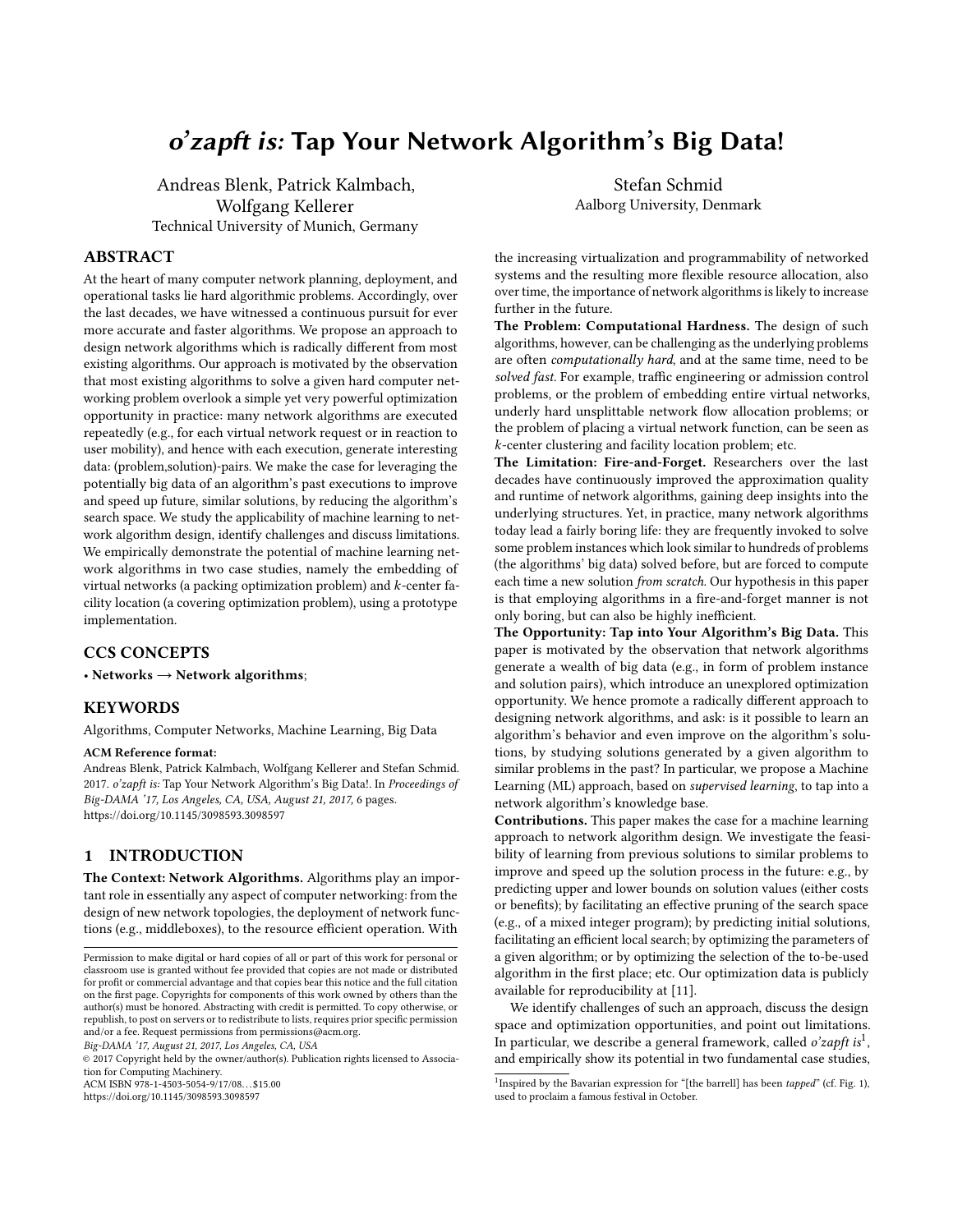<span id="page-1-0"></span>

**(b)** *o'zapft is:* **learn from problem solution** 

Figure 1: Traditional network algorithm vs. o'zapft is. The input to both systems are Problem Instances. Traditionally, an Optimization Algorithm provides, if possible, a problem solution for each problem instance independently. o'zapft is leverages Machine Learning to learn from prior problem solutions, to compute additional Solution Information (e.g., reduced search space, upper and lower bounds, initial feasible solutions, good parameters, etc.) and hence to optimize the network algorithm.

the first one representing a packing optimization problem and the second one representing a covering optimization problem:

(1) Virtual network embeddings: The embedding of virtual nodes and routes between them is an archetypal problem underlying many resource allocation and traffic engineering problems in computer networks. The common theme of these problems is that network resource consumption should be minimized, while respecting capacity constraints. As a first step, we investigate whether machine learning can be used to predict the embedding costs of virtual networks. Our results reveal that embedding costs can be predicted well, in particular for heuristic or greedy algorithms.

(2)  $k$ -center problems ("facility location"): Clustering and facility location problems arise in various flavors and forms in the optimization of computer networks. For example, the placement of middleboxes, virtualized network functions, CDN caches, or SDN controllers can be modeled as variants of k-placement problems. The common theme of these problems is that certain functionality should be placed "close" to the nodes using it. As a first step, we investigate whether ML can be used to predict the optimal placement of such functionality. Our results show that ML cannot exactly predict the optimal solutions, but provides valid means to reduce the search space to speed up optimization.

Organization. The remainder of this paper is organized as follows. We present our vision, identify challenges and present our approach in Section [2.](#page-1-1) We examine the virtual network embedding case study in Section [3](#page-2-0) and the facility location one in Section [4.](#page-3-0) We report on related work in Section [5](#page-4-0) and conclude in Section [6.](#page-5-2)

## <span id="page-1-1"></span>2 METHODOLOGY AND APPROACH

We envision history-aware network algorithms, which learn from the outcomes of state-of-the-art one-shot algorithms, see Figure [1:](#page-1-0) For a given network problem, the target of our system o'zapft is is to learn from problem solutions that were obtained earlier by an optimization algorithm, in order to improve the future execution of

new problem instances. When faced with new problem instances, the optimization algorithm can make use of solution information that is provided by machine learning models.

In the following, we will focus on network problems which can be expressed in terms of graphs. Graphs are used to describe physical network topologies, but also traffic demands, routing requests and virtual networks (e.g., VPNs, virtual clusters, etc.) can be described in terms of graphs. In order to automatically learn solutions to network algorithms, four challenges have to be addressed:

Common patterns (C1): A model from one set of network optimization problems should be generalizable and applicable also to other, similar networking problems: e.g., solutions from smaller networks should be useful to predict solutions for larger networks as well. For example, routing problems could be classified based on requests between similar areas (e.g., subnets) of the network, or reflect distance measures.

Compact representations (C2): It is often infeasible to store the entire history of problem solutions (e.g., the costs and embeddings of all past virtual networks) in a learning framework explicitly. An efficient way to store and represent problem solutions could rely on probabilistic vectors, e.g., capturing likelihoods of nodes visited along a route computed by a routing algorithm.

Data skewness and bias (C3): Making good predictions for highly biased problems (e.g., containing 1% yes-instances for which feasible virtual network embeddings actually exist and 99% no-instances) is trivial: simply always output no. Clearly, such solutions are useless and mechanisms are needed which account for skewness and bias in the data and solution space. Note that the problem arises both when quantifying the performance and also when training the models.

Data training/test split (C4): In terms of methodology, a good split between training and test set must be found. The training/test set typically cannot be split by randomly taking, e.g., network node samples from the overall data, as each node sample belongs to a unique graph.

In order to address the challenges (C1-C4) identified above, o'zapft is builds upon (and tailors to the networking use case) a number of existing concepts.

C1: A common method to classify graphs resp. networks (Challenge C1) is to employ graph kernels. However, kernels are expensive to compute  $[7, 14]$  $[7, 14]$  $[7, 14]$ . An interesting alternative applied in  $o'zapft$  is is to use node, edge, and graph features, e.g., based on existing network centrality concepts [\[3\]](#page-5-5), to efficiently classify graphs resp. networks to represent problem-solutions pairs.

C2: We consider fixed length real valued feature vectors instead of storing whole adjacency matrices for solutions, which can potentially even outperform alternative methods such as graph kernels [\[7\]](#page-5-3) as it has been originally shown in [\[14\]](#page-5-4). For the facility location problem, we also introduce the respective node features per substrate node. Furthermore, we additionally use minimum, maximum, average, and standard deviations of all graph/node features.

C3: There exist standard techniques to overcome bias and data skewness, e.g., misclassification cost assignment, under-sampling, or over-sampling [\[18\]](#page-5-6). Misclassification costs can be assigned if the real cost, e.g., the impact of a wrong prediction on the overall embedding performance, is known. To not loose valid data as it is the case for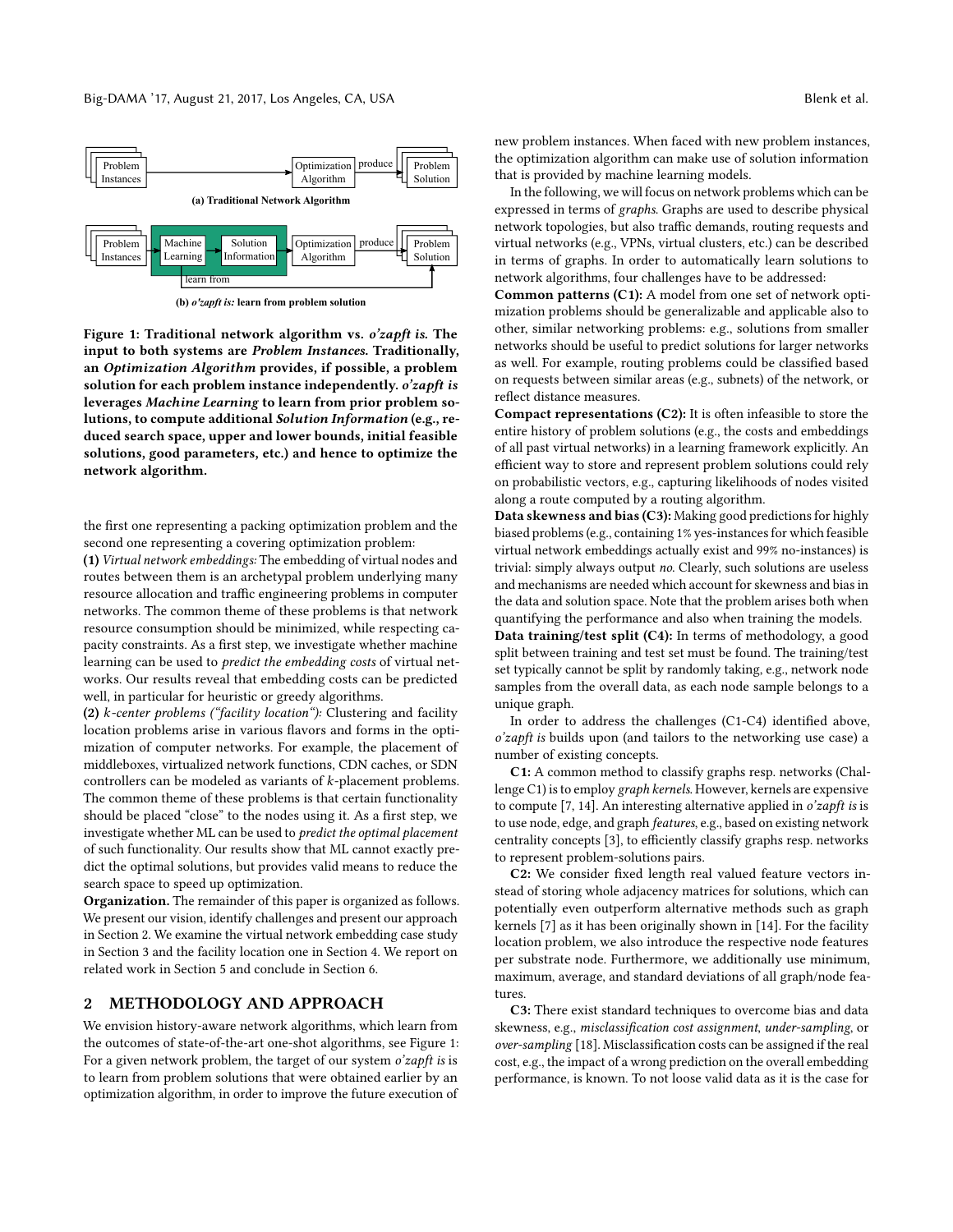under-sampling, we use over-sampling of the underrepresented instances. Note that sampling can only be applied to training data, as, of course, the true/false values are not known for test data beforehand.

C4: We split the overall data based on entire graphs, and hence avoid, e.g., problems of node-based samples.

In this paper, in order to validate our hypothesis that network algorithms can learn from similar past solutions, we will consider the following methodology.

Regressors and Classifiers Models. For our first case study, the virtual network embedding problem, we compare four machine learning regressors: Linear Regression (LR), Bayesian Ridge Regressor (BRR), Random Forest Regressor (RF), and Support Vector Regression (SVR). The regressors predict the cost of to-be-embedded virtual networks. For our second case study, facility location, we apply four classifiers: Logistic Regression Classifier (LRC), Extra Trees Classifier (ETC), AdaBoost Classifier (ABC), and Support Vector Classifier (SVC). For a given substrate network, the classifiers calculate the probability whether a node will host a facility. For all models, we apply a grid search on the parameters to find the best performance on the training set.

Data Processing. The data is split into training, validation and test data sets. A model is fitted with a parameter set on the training data set. The best models of the different regressors are chosen with respect to their performance on the validation data set. The best of all models, i.e., among the different model types, is finally chosen with respect to the performance on the test data set.

Machine Learning Metrics. To provide a more general comparison of models for different substrate networks and Virtual Network Embedding (VNE) algorithms, we report on the coefficient of determination metric  $R^2$ , the goodness of fit of a machine learning model, and Root Mean Squared Error (RMSE). For  $R^2$ , a value of 1 indicates a precise regression approximation and negative values (up to −∞) indicate a bad performance; 0 means that the model is as good as predicting the average value. Moreover, to quantify the performance of classifiers, we will often consider the F1 score: a combination of precision and recall; both are useful when working with skewed data.

## <span id="page-2-0"></span>3 CASE STUDY I: VNE COSTS

In a first case study, we analyze the potential of  $o$ 'zapft is to automatically learn and predict the embedding cost of a virtual network request. The inputs to the Virtual Network Embedding (VNE) [\[5\]](#page-5-7) problem are virtual network requests (VNRs) consisting of nodes and edges, i.e., requests are represented as graphs. These graphs need to be placed on a substrate network, which is also represented as a graph. The virtual network requires node and link resources, while the capacities of the substrate nodes and links are limited. The embedding cost is given by the total length of the virtual links interconnecting the requested virtual nodes. While embedding costs are a main concern in any virtual network embedding problem, additional objectives are considered, such as min max load [\[17\]](#page-5-8). The problem is NP-hard in general.

Let us first introduce our experimental methodology for the virtual network embedding.

Analyzed VNE Process & Data. We consider five frequently used substrate networks to evaluate virtual network embedding algorithms: two synthetic topologies (two random graphs: Erdős-Rényi (ER) and Barabási-Albert (BA)) and three real topologies (a Topology Zoo graph, and two datacenter topologies). From the Topology Zoo [\[13\]](#page-5-9), we choose the KDL topology: This network consists of 734 nodes and serves as an example of a large scale ip-layer access network deployed in Kentucky, USA. To study datacenter networks, we consider a 6-ary Fat-tree (DC-FT) and a BCube $_2$  with  $4^2$ -port switches (DC-BC).

Analyzed VNE Algorithms. We compare two heuristics, Greedy [\[20\]](#page-5-10) and GRC [\[8\]](#page-5-11), and one cost optimal algorithm (SDP), which is implemented as Mixed Integer Programs (MIPs) [\[17\]](#page-5-8) in our existing framework [\[4\]](#page-5-12). The objective of SDP is to minimize the embedding cost. These algorithms are frequently studied in the literature and hence serve as good initial representatives to demonstrate the feasibility of *o'zapft* is. Since the underlying problem is NP-hard and SDP slow in large network topologies (> <sup>50</sup> substrate nodes), we prematurely interrupted computations after timeouts of 30, 60, and 90 seconds.

Strawman. For comparison, we implemented a Strawman approach (SM). SM is based on the intuition that the number of VNR nodes and links are mostly related to the cost. As equal-sized VNR are not always embedded similarly, we use the average among all VNRs of the training data. To predict the embedding cost, SM takes the number of virtual (requested) links and virtual nodes as an input and calculates the cost based on a steadily interpolated 2D surface, which has been fitted to the training data.

Instances. For each setup, i.e., combination of VNE algorithm and embedding process, at least 5 runs with 2 500 Virtual Network Requests (VNRs) each are generated. For training and testing, only the accepted VNRs are used, as only those provide information on the true embedding cost.

## 3.1 Tapping Data is Useful

We first investigate how much learning is required to make useful predictions of the virtual network embedding costs. Our experiments show that already after a short training period, virtual network embedding costs can be estimated well. Fig. [2](#page-3-1) shows boxplots of the cost deviation over an increasing amount of training samples for all VNE algorithms. We do not depict outliers and the whiskers of the boxplots show the 90<sup>th</sup> percentile of the test data. Interestingly, while the mean values are quite stable, models typically underestimate the cost of VNRs. The prediction quality of all models increases with more training data. For Greedy, the accuracy of the 90<sup>th</sup> percentile of the data improves from an underestimation of 40 % to an underestimation of 20 %. GRC performed similarly and is omitted here for space constraints.

Let us next investigate to what extent the performance depends on the machine learning model, the substrate network and the algorithm. To provide a more general comparison of models for different substrate networks and VNE algorithms, we report on the coefficient of determination metric  $R^2$ , the goodness of fit of a machine learning model, and Root Mean Squared Error (RMSE) in Tab. [1.](#page-3-2) In our experiments, we find that the ML models can achieve high  $R^2$  scores between 0.8 and 0.99 across all substrate network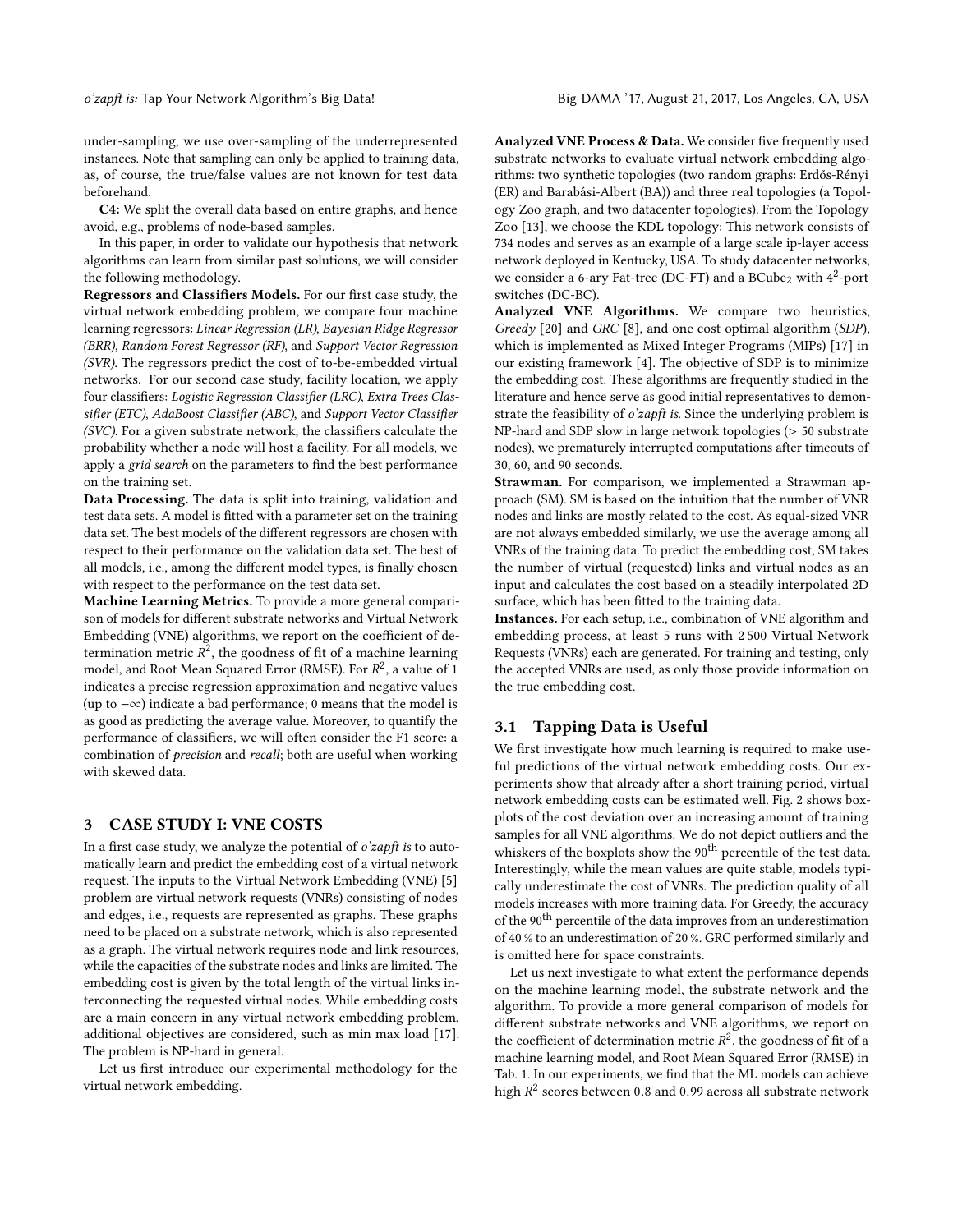<span id="page-3-1"></span>

Figure 2: Boxplots of VNE cost prediction deviations with RF model in percentage as a function of training samples. Estimator model: RF. Greedy and SDP VNE algorithm. Note the different x-axis and y-axis scales.

<span id="page-3-2"></span>

| VNE Alg.   | Mean Perf. | Regression | $R^2$    | <b>RMSE</b> |
|------------|------------|------------|----------|-------------|
| Greedy     | 1274.55    | <b>BRR</b> | 0.989    | 131.8       |
|            |            | RF         | 0.990    | 127.8       |
|            |            | LR         | 0.989    | 131.8       |
|            |            | <b>SVR</b> | 0.990    | 125.1       |
|            |            | SM         | $-0.860$ | 1710.3      |
| GRC        | 1571.68    | <b>BRR</b> | 0.974    | 249.5       |
|            |            | <b>RF</b>  | 0.979    | 224.2       |
|            |            | LR         | 0.974    | 249.9       |
|            |            | <b>SVR</b> | 0.983    | 203.3       |
|            |            | SM         | $-0.920$ | 2129.3      |
| <b>SDP</b> | 1026.54    | <b>BRR</b> | 0.893    | 278.5       |
|            |            | RF         | 0.907    | 259.7       |
|            |            | LR         | 0.892    | 279.2       |
|            |            | <b>SVR</b> | 0.898    | 272.2       |
|            |            | SM         | $-0.923$ | 1180.4      |

Table 1: Regressors' performances for all VNE algorithms. Performance given via  $R^2$  score and *Root Mean Squared Error* (RMSE) for ER substrates.

types, while RF and SVR always achieve the highest values. The Strawman (SM) approach generally shows the worst performance. Note the lower  $R^2$  scores for SDP. The same observations hold for RMSE values, where values are in 30 % range of the mean performance. We find that while *o'zapft* is can predict the performance of heuristic algorithms well, the performance is worse for optimal algorithms: given the high complexity of the Mixed Integer Program solutions, this is not surprising (it is impossible to perfectly and quickly guess an optimal solution to an NP-hard problem). Yet, the solutions are promising, and they show the potential of the approach (and for the design of more advanced machine learning algorithms).

## 3.2 Speeding-up Computations

o'zapft is comes with interesting flexibilities to speed up our algorithms further: Perhaps a small number of low-complexity features are sufficient to obtain good approximations? First, to study which

<span id="page-3-3"></span>

Figure 3: Feature importance of RF models. VNR features are indicated via (V), substrate ones via (S). All remaining importances are accumulated in "others". For GRC, the results are shown for different substrate types. For SDP, the results are shown for the timeouts of 30/60/90 seconds.

features are actually important for the solution learning, let us focus on the Random Forest (RF) model, which allows to investigate feature importance. Fig. [3](#page-3-3) shows that the most important feature is the requested link capacity. For GRC, we report on different substrate network types. For the BCube topology, the number of edges and the number of nodes have a significant influence. For SDP, we report on the feature importance for all timeout settings of 30/60/90 seconds. Here, we cannot note a significant difference between the different timeout settings. Compared to the GRC, the feature importance is more distributed across all features. This is to be expected as for optimal algorithms, the search space and hence the variation of solutions, is larger.

So we may ask: is it even sufficient to focus on linear-time graph features to obtain accurate cost predictions? To find out, we trained our regressors with features that have complexity  $O(n)$ ,  $O(n + m)$ and  $O(n \cdot \log n)$  (see [\[14\]](#page-5-4)). As Fig. [4](#page-4-1) shows for the  $R^2$  score of LR, interestingly, for Greedy (Fig. [4\(](#page-4-1)a)), even the low complex features provide high  $R^2$  scores. In case of GRC, however, the BA substrate prediction is negatively affected by the features choice and the simple models cannot compensate for some of the high complexity features.

## <span id="page-3-0"></span>4 CASE STUDY II: FACILITY LOCATION

We now consider a second archetypal network optimization problem: facility location. The input to this problem is a network consisting of nodes and edges, a set of demands (in our case all network nodes) which need to be connected to  $k$  to-be-allocated facilities. Where in the network to place  $k$  facilities and how to connect the demand to them? We will study the minimum k-center problem variant, which is NP-hard in general. We analyze whether machine learning can predict for a substrate node whether it will host a facility. For this, we compare the results of existing facility location algorithms and our machine learning variants when solving the facility location problem.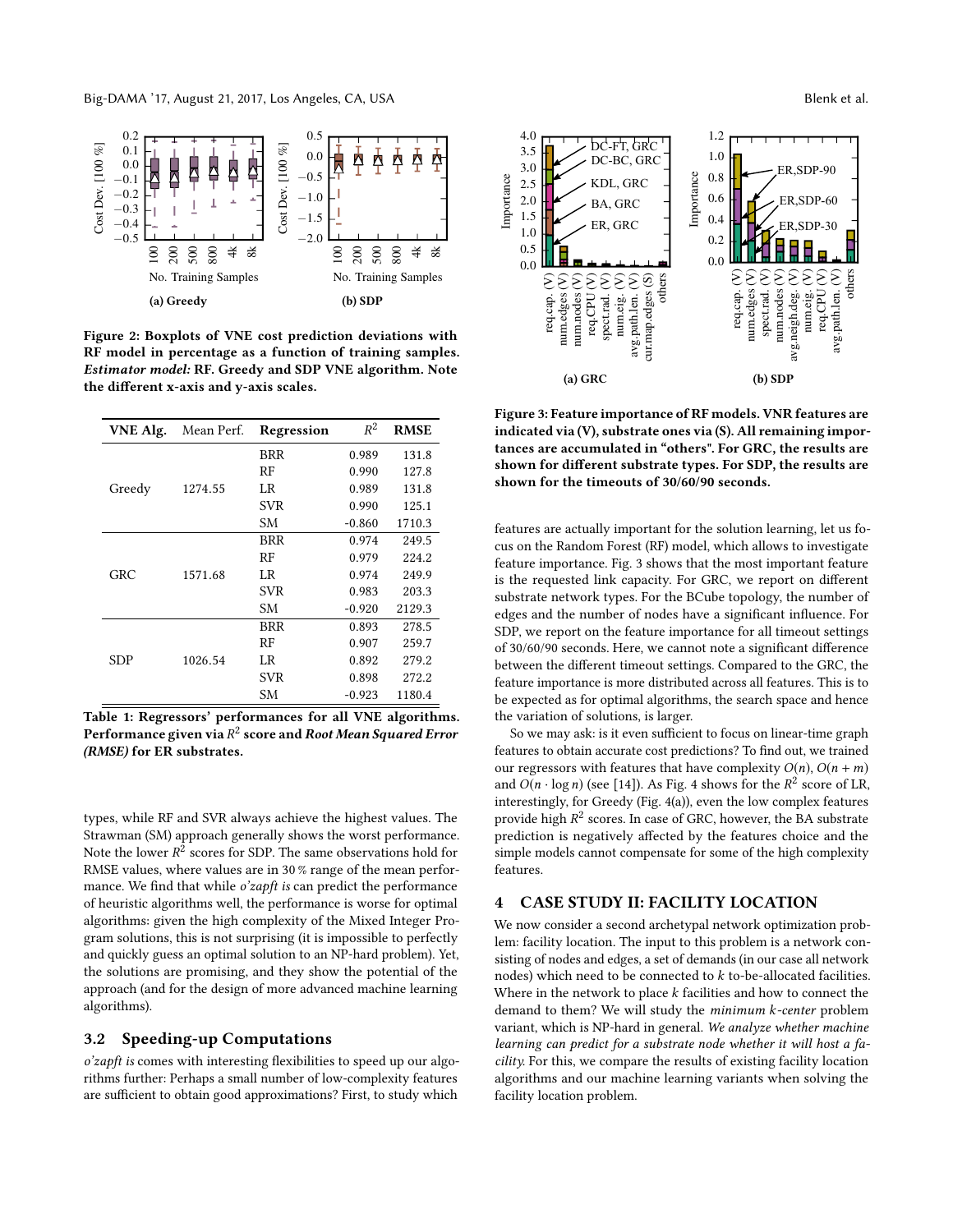<span id="page-4-1"></span>

Figure 4: Comparison of  $\mathit{R}^{2}$  of LR model for All Features versus Low Complex for all substrate networks for Greedy and GRC embedding algorithms.

Facility Location Algorithms. We use three baseline algorithms in our study: an optimal Mixed Integer Programming algorithm  $(MIP)$ , a greedy algorithm (*Greedy*), and a random sampling algorithm (Random). Greedy solves the facility location by iteratively taking the next node which maximizes the reduction of the objective function.

Machine Learning-based Algorithms. Given a substrate graph, the training data of the ML-based algorithms is given by the optimal (MIP) solutions. But instead of taking the 0/1 results of our classifiers directly, we use the provided probability of every node to host a facility: the ML algorithms rank the nodes based on the given probabilities. The probability ranking of the nodes is used for two types of ML-based facility location algorithms, an exact algorithm and preselection-based algorithms. The target of the preselectionbased algorithms is to reduce the search space. The exact algorithm  $(o'zapft$  is-Exact) uses exactly the k nodes with the highest probability ranking. A preselection-based algorithm (o'zapft is-MIPX) uses a ratio (either <sup>0</sup>.<sup>25</sup> or <sup>0</sup>.5) parameter to determine the number of nodes to select among all substrate nodes. For instance, for a network of <sup>40</sup> substrate nodes and a ratio of <sup>0</sup>.25, o'zapft is <sup>−</sup> MIP0.<sup>25</sup> selects the ten nodes with the highest probabilities. Then for o'zapft is-MIPX, the MIP is executed on the preselected subset of nodes to find the best solution.

## 4.1 Exact is Hard, But Still Useful

Learning optimal placements is a challenging goal, as shown for the latency values in Fig. [5.](#page-4-2) All results show that MIP achieves the best performance as expected, and Random the worst; however, o'zapft is-Exact already comes next to Random among all scenarios. This means that the facility locations cannot be exactly learned and more research is required. Nevertheless, as we will see in the following, o'zapft is can be attractive for supporting exact algorithms.

Fig. [5](#page-4-2) illustrates that o'zapft is-MIP0.5 performs as good as the MIP for a small number of facilities (1-4) and as good as or better than Greedy, while only scanning half of the substrate nodes. This holds for most substrate, facility number, and objective combinations. This also holds for o'zapft is−MIP0.<sup>25</sup> except for 10 facilities. The reason is that for 10 facilities, o'zapft is − MIP0.25 works like



<span id="page-4-2"></span>

Figure 5: Boxplots comparing the k-center performance of MIP, Rnd., Gdy., o'zapft is algorithms. Upper plot: BA. Lower plot: Topology Zoo (TZ).

o'zapft is-Exact. While this only affects o'zapft is <sup>−</sup> MIP0.<sup>25</sup> for BA topologies (upper subplot), the lower subplot shows that also  $o'zapft$  is  $-MIP0.5's$  performance is worse for 10 facilities. The reason is that the Topology Zoo dataset contains more topology reason is that the Topology Zoo dataset contains more topologies with less then 40 nodes. For these topologies, even a ratio of <sup>0</sup>.<sup>5</sup> selects always only <sup>10</sup> nodes. Thus, the algorithms work like o'zapft is − Exact, which was in general not able to keep pace with Greedy in such cases.

#### 4.2 Faster Placements

Again, we find that graph and complex node features are not important when predicting facility locations for random networks: Fig. [6](#page-5-13) compares the F1 score of the true data for three feature settings: low complexity (LC), node (NF), and node+graph features (GF). The results demonstrate the need to differentiate among topology types and sources. While the F1 score for random networks is less affected, the Topology Zoo results show a clearer gap between low complexity features and more advanced graph/node features, where, e.g., betweenness centrality and eigenvector centrality are added.

We conclude that preselection based on ML does not diminish the performance of optimal algorithms: an interesting angle to improve network algorithms' efficiencies.

#### <span id="page-4-0"></span>5 RELATED WORK

Obviously, we are not the first to observe the potential of machine learning in the context of networked and distributed systems optimization. To just name a few examples, Jim Gao [\[6\]](#page-5-14) showed that a neural network framework can learn from actual operations data to model plant performance and help improving energy consumption in the context of Google data centers.